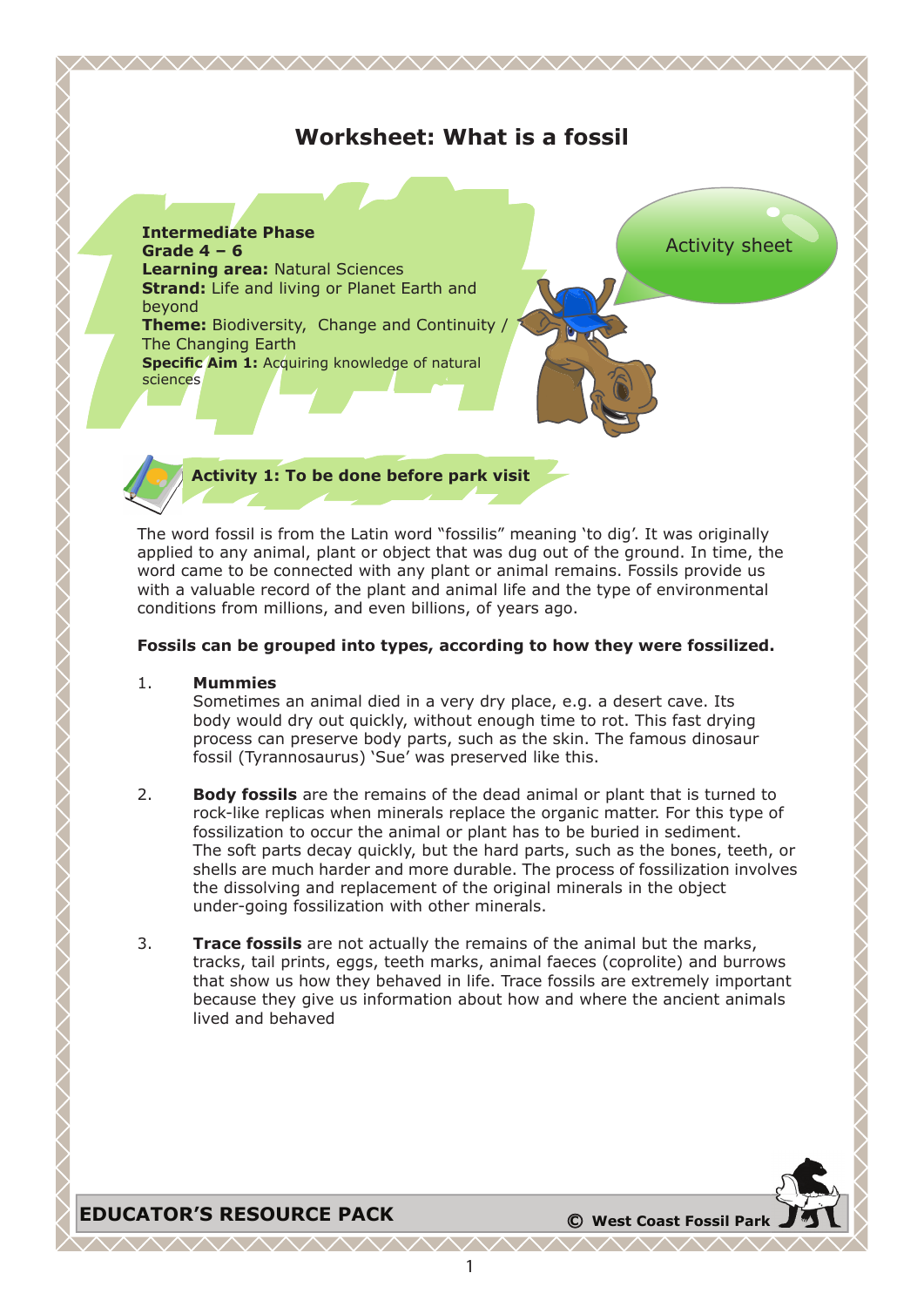## **Questions**

1. Read each statement carefully and then decide whether it is true or false. Make a cross in the block; the first one has been done for you.

|                                                                                                                        | True | False |
|------------------------------------------------------------------------------------------------------------------------|------|-------|
| Body fossils are when an animal or plant has been preserved in<br>its original form.                                   | x    |       |
| Fossils teach us about the history of life.                                                                            |      |       |
| A trace fossil is an example of mineralised bones and teeth.                                                           |      |       |
| Amber is an insect found fossilized in rocks.                                                                          |      |       |
| Footprints on the beach are examples of trace fossils.                                                                 |      |       |
| All fossils are found in sediment.                                                                                     |      |       |
| The word fossil is from the Greek word meaning 'to dig.'                                                               |      |       |
| Fossils provide us with a valuable record of environmental<br>conditions from millions of years ago.                   |      |       |
| Coprolite is an example of a body fossil.                                                                              |      |       |
| Trace fossils are extremely important because they give us<br>information about how ancient animals lived and behaved. |      |       |

2. Look at the pictures of different kinds of fossils. Identify whether they are examples of a mummified, body or trace fossil.







 $\wedge\wedge\wedge$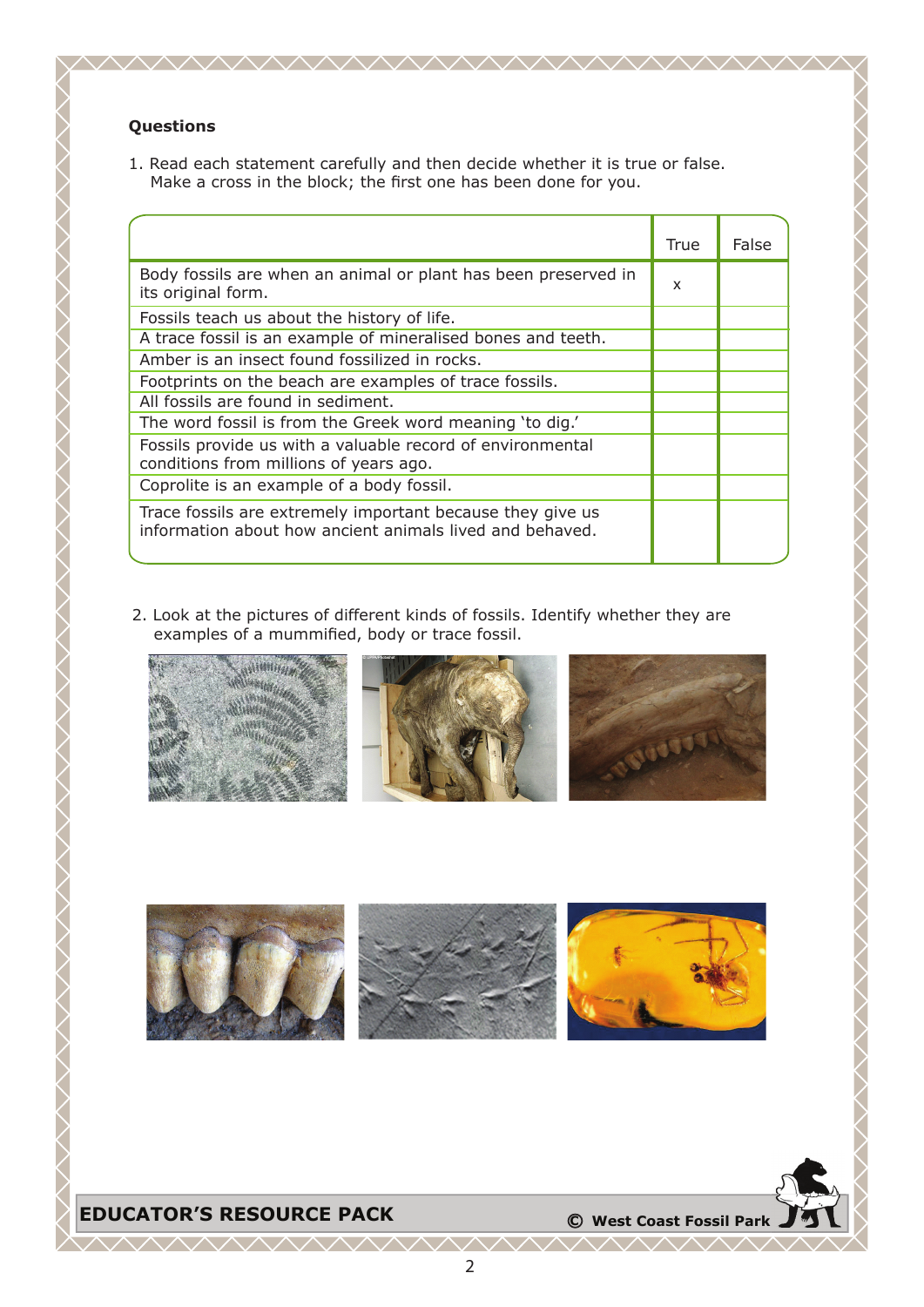

### **Activity 2: To be done after park visit (work in paris)**

<u> WWW.WWW.WWW.WWW.W</u>

### **Questions**

- 1. What type of fossils can be found at the West Coast Fossil Park? Explain.
- 2. How do scientists think that these animals may have died?
- 3. What made their bones fossilize?
- 4. What events made it possible for their fossilized bones to be discovered?
- 5. Fossils can tell us about more than just the plants or animals that made them. Brainstorm what else you think we can learn from fossils at the West Coast Fossil Park?
- 6. Discuss what the fossils found at the Fossil Park can tell tell us about the changes that have occurred on the west coast since 5 million years ago?
- 7. Look at the following examples and then answer the questions that follow:
	- a frog living in a rainforest
	- a seal swimming in the sea
	- a mosquito living in a pine forest
	- a snake crawling through a desert
	- a fish living in a swamp
	- a sea snail living in the sea
- a) Looking at their features and the environment in which the organisms live, which ones have more potential to fossilize? Explain your answer.
- b) For the organisms that you said had the potential to fossilize, which of the organism's features do you think will be visible in the fossil?

## **EDUCATOR'S RESOURCE PACK <sup>C</sup> West Coast Fossil Park**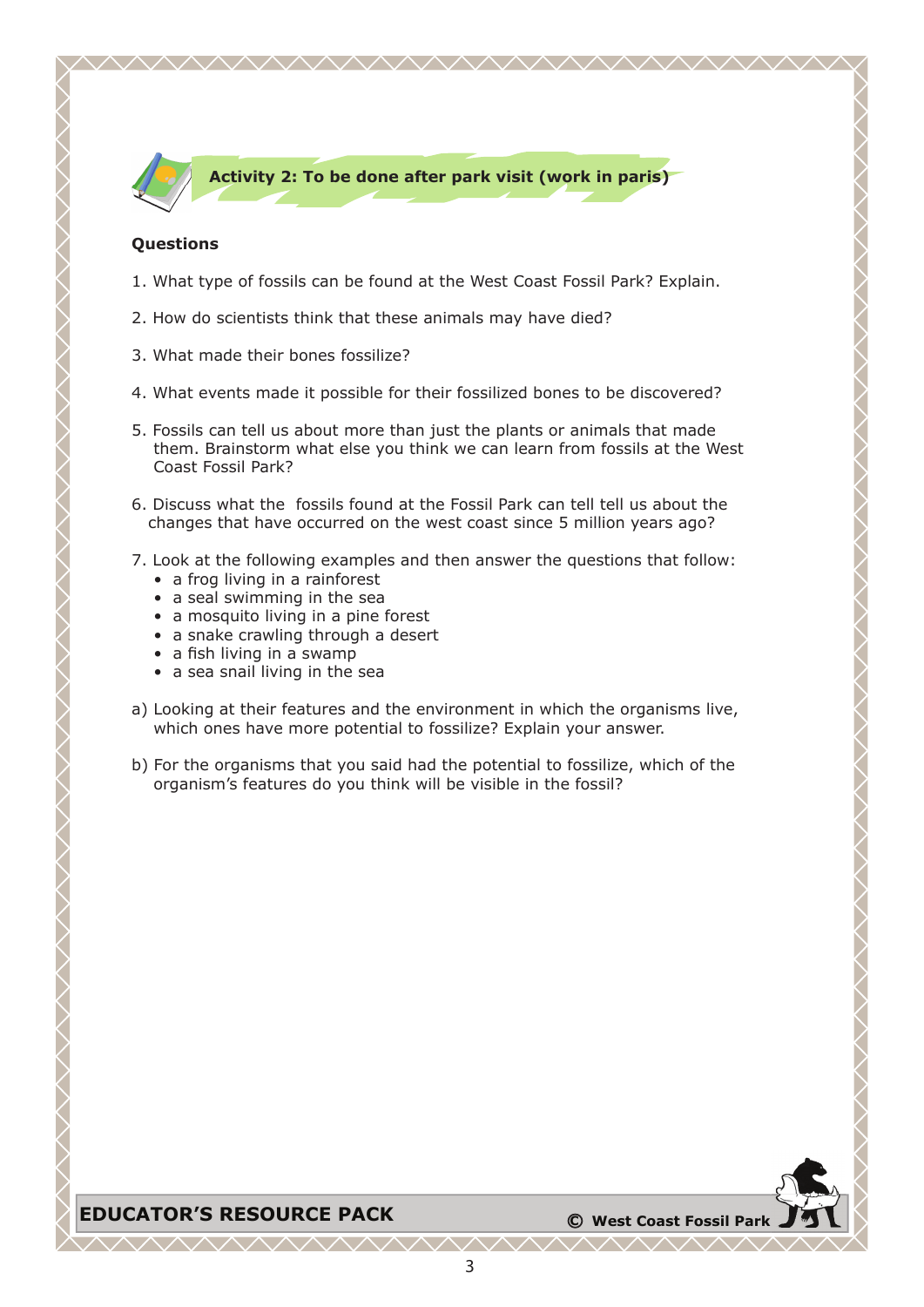# **Teacher notes**

### **Activity 1: To be done before park visit**

### **Questions**

1. True or false

TRUE - Body fossils are formed when an animal or plant has been preserved in its original form.

TRUE - Fossils teach us about the history of earth.

FALSE - A trace fossil is an example of mineralised bones and teeth.

FALSE - Amber is an insect found fossilized in rocks.

TRUE - Footprints on the beach are examples of trace fossils.

FALSE - All fossils are found in sediment.

TRUE - The word fossil is from the Greek word meaning 'to dig'.

TRUE - Fossils provide us with a valuable record of environmental conditions from millions of years ago.

FALSE - A coprolite is an example of a body fossil.

TRUE - Trace fossils are extremely important because they give us information about how ancient animals lived and behaved.

2. Picture identification

| Trace fossil | Mummy        | Body fossil |
|--------------|--------------|-------------|
| Body fossil  | Trace fossil | Body fossil |

### **Activity 2: To be done after the park visit**

- 1. Fossils of the now extinct animals which lived some 5 million years ago. The bones are heavily mineralized, but not petrified.
- 2. Five million years ago a herd of sivathere drowned trying to cross the river in flood. Their bodies floated downstream and many got trapped on an outcrop of phosphate rock jutting out from the north bank of the estuary about 1 km from the sea. During the following months, the sivathere carcasses were scavenged by hyenas and vultures. As the flesh rotted the skeletons fell apart and bones fell into the in the pool next to the rock. Larger animals like sivatheres and gomphotheres that came to drink at the pool accidentally trampled on some of the bones, pushing them down into the waterlogged sand and breaking them. Thousands of tiny bones of shrews, mice and moles came from pellets regurgitated by owls that regularly roosted on the rock.

Over subsequent years, summer dry periods caused the larger animals to congregate around the pool. Some got stuck in the quicksand, others got killed by predators. Frogs and small freshwater fishes lived and died in the pool. Some years, winter storms caused strong south westerly winds resulting in tidal surges that carried whale , dolphin and seal carcasses into the river estuary. One or two carcasses came to rest against the phosphate rock and as they rotted, their bones too rolled into the pool. Over the next century or so, the sea level gradually rose to flood the valley and submerge both the pool and the rock under salt water. The bones then became buried deeper under layer upon layer of phosphate rich sand (the phosphate being generated by organisms in the upwelling cold currents offshore). Over the next million years or so underground water gradually dissolved the deeply buried bones and replaced them, molecule by molecule, with silica to become fully mineralized fossils. The fossil bones lay undisturbed 20m underground for another 4 million years until one day in 1976, whilst mining the phosphate sand that buried the bones, the excavator operator accidentally uncovered them.

**EDUCATOR'S RESOURCE PACK <sup>C</sup> West Coast Fossil Park**

ヽ∧∧∧∧∧∧∧∧